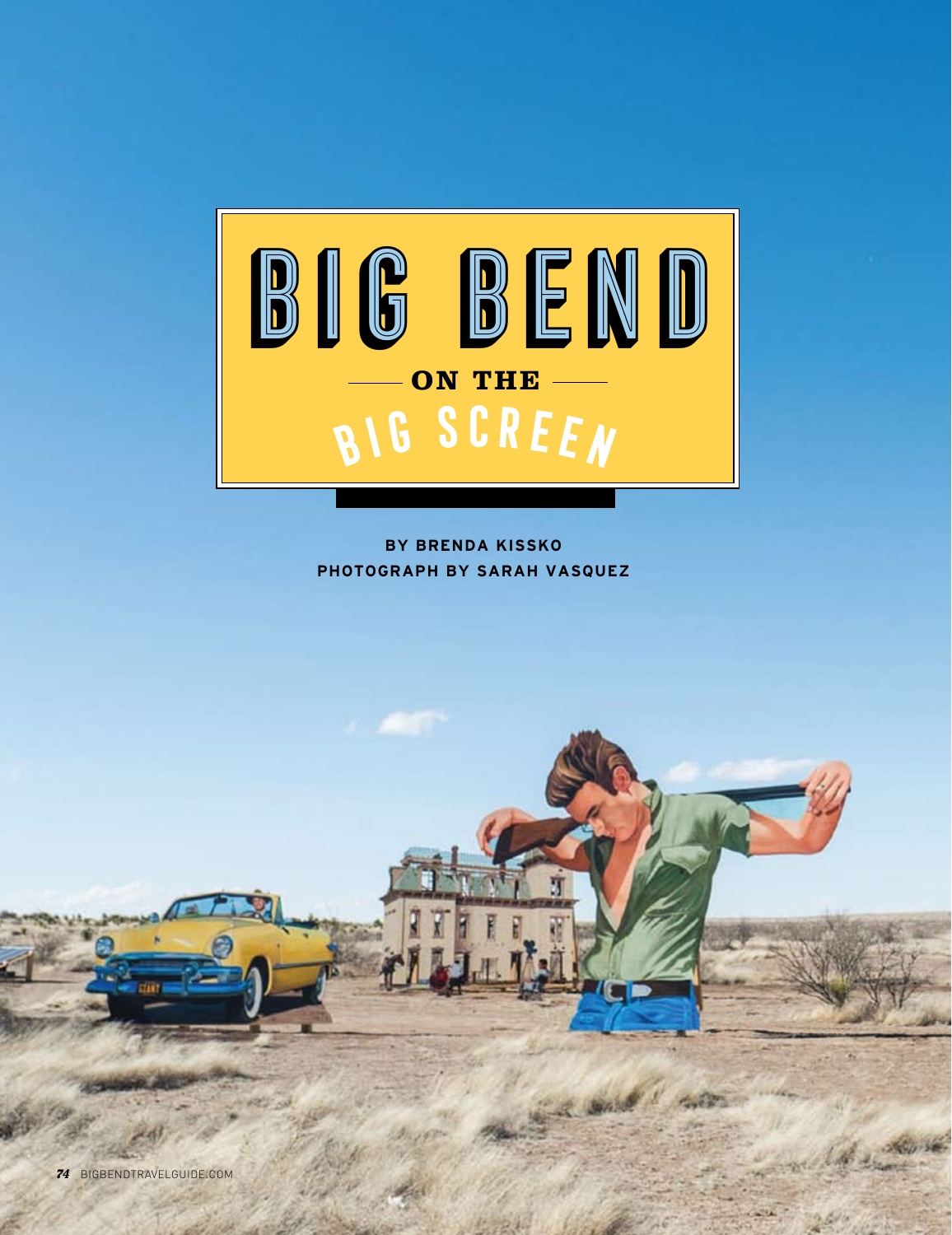**T**

**HE WIDE OPEN SPACES** of West Texas provide the void we need to find ourselves. Mountains of possibility stand in the hopeful distance of an expansive landscape. This is a place where we can lose ourselves and find ourselves and reinvent ourselves. It's where cowboys and culture collide, and we're all

welcomed just the same. It's a place free of falsities, where we can breathe in fresh air, lift our arms up to the sparse clouds, let the sun pour down on our face and take it all in. Filmmakers have recognized this elusive quality of the region and captured it time and time again on the big screen.

In June of 1955, the film crew and cast of *Giant* (1956) arrived in tiny Marfa. Movie stars Elizabeth Taylor, Rock Hudson and James Dean were welcomed to the town with a larger-than-life skyline, greeted with a parade and friendly faces eager to welcome Hollywood. Director George Stevens wanted this Texas story to be filmed in the Lone Star State and Marfa's extraordinary, unescapable land surrounded by distant mountains provided the setting they desired.

They filmed on a private ranch where they erected the iconic Benedict

home facade designed by legendary art director Boris Leven. *Giant* was an instant success. It was nominated for 10 Academy Awards and three Golden Globes and it put Marfa on the map. The film, based on the Edna Ferber novel, shed light on many issues like greed, power, gender bias and racism through the lens of ranching and oil. *Giant* documents the story of Texas in a time when oil eclipsed ranching as chief industry of the state.

Watching this picturesque film on the big screen, we feel the pull of these aquamarine skies and sweeping grassland where the possibilities are as endless as the horizon. We want to experience that for ourselves and that's why we travel to the Big Bend region. To capture that feeling that Stevens - and the many filmmakers that have filmed here since - delivered.

Now, all that remains of the *Giant* set is a deteriorating wooden skeleton of the building. But the heart of the film lives on. Visit Hotel Paisano, an unofficial headquarters of sorts while filming in Marfa, to learn the stories of this epic production in far West Texas. Sip margaritas on the patio at Jett's Grill and overnight in the Elizabeth Taylor or Rock Hudson suites.

Head to Reata Restaurant (named after the film's ranch) in nearby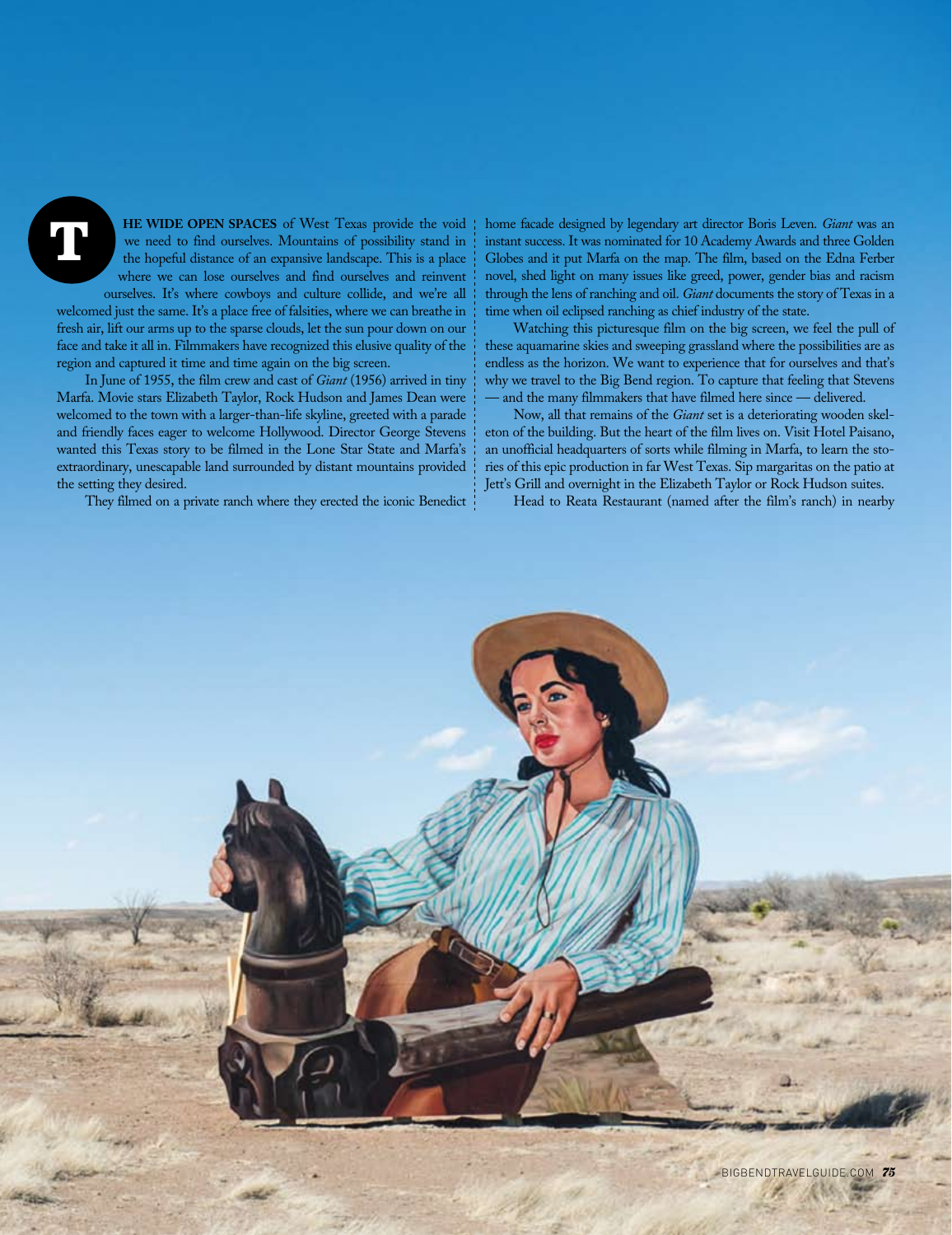Alpine to enjoy a delicious meal surrounded by breathtaking murals depicting scenes from the movie. Reata's menu does not disappoint with options like smoked quail and cheddar grits, pepper-crusted tenderloin and chile rellenos topped with crab-stuffed, bacon-wrapped jalapenos.

The newest, coolest *Giant* attraction can be found about 5 miles west of Marfa, just off Highway 90. Here, at "Little Riata" — where Jett struck it rich — the old windmill and the ranch sign still remain and are now joined by artist John Cerney's "Giant Marfa" art installation. The seven enormous free-standing pieces of the mural feature a towering Elizabeth Taylor, James Dean, the iconic house and Rock Hudson in his yellow convertible, which actually plays music, making this a visual and audio experience.

It's no wonder this film that celebrates some of the most iconic aspects and tragic traits of Texas made such an indelible mark on the region and paved the path for the many filmmakers to follow in its footsteps.

Kevin Reynolds' *Fandango* (1985) is another that comes to mind when reviewing films shot in — and of — the Big Bend region. Set in 1971, this coming of age story follows the five "groovers" on one last road trip to the



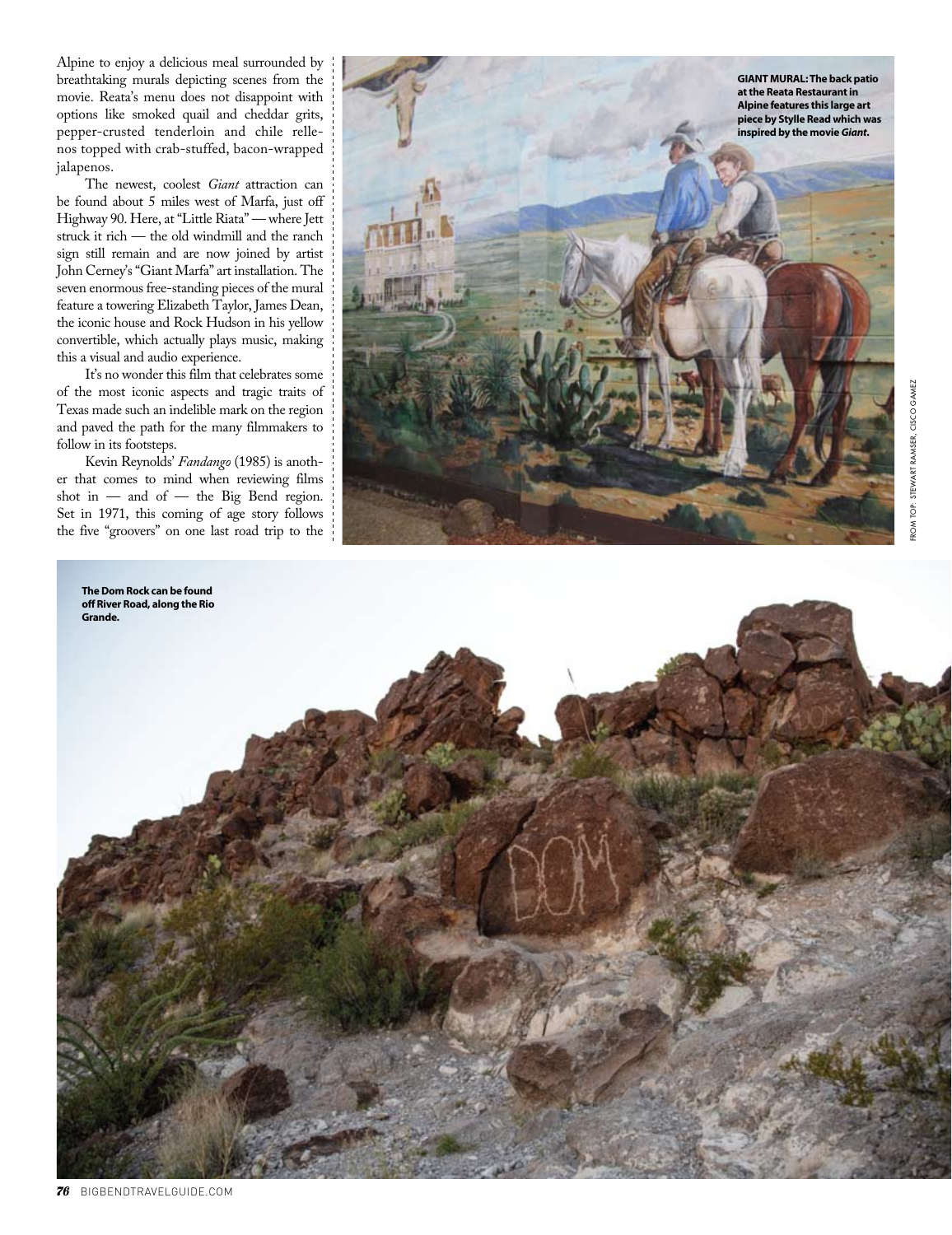Mexican border following graduation from The University of Texas, each facing uncertainty with the Vietnam War weighing heavy on their shoulders. The film stars Kevin Costner young in his career, an early Judd Nelson, and Sam Robards (son of Lauren Bacall).

Reynolds has said in interviews that every director has that quintessential semi-autobiographical film they must first get out of their system and *Fandango* is his. His story, and so many others that can relate to this tale of escapism, of reflection, of holding on to the last grasps of one's youth.

Though it was not an immediate box office

**A FAREWELL FANDANGO FOR THE GROOVERS: Below: Fandango DVD cover; Bottom left: Marvin McIntyre (aka Truman Sparks) makes a toast at the Dom Rock during an Ultimate Fandango; Bottom right:** *Fandango* **actors McIntyre, Robyn Rose (Lorna), Brian Cesak (the "fifth groover", Lester Griffin) and Chuck Bush (Dorman) seen in San Elizario during an Ultimate Fandango trip.**



hit, the film has become a cult classic with a devoted following. A group of the film's fans and some of its actors — return to its filming locations from time to time during "Ultimate Fandango" (ultimatefandango. com). The next pilgrimage is scheduled for Sept. 30 through Oct. 4, 2020.

Marvin J. McIntyre, who played unforgettably goofy Truman Sparks, and Chuck Bush, who played the quiet and beefy, yet intelligent Dorman, have both joined the "Ultimate Fandango" in the past when they've revisited filming locations including the Dom Rock, Alpine's Sonic, the cemetary in Marfa, Presidio Chapel of San Elizario and more. If you don't know what Dom Rock is, you have to watch the movie. Then you'll understand the pull of the groovers' compelling mission to go dig up Dom.

Yes, Dom Rock is still here, waiting for your discovery

along with scenic River Road (Highway 170) between Lajitas and Presidio. And if you're brave enough, you, too, can stand atop the boulder overlooking the Rio Grande and toast to your innocence of youth, just as Costner did in the movie. Perhaps this flick has become popular because we're all looking to Fandango our life and delay responsibilities. Sneak in one last carefree moment before the sun sets.

*Fandango* and *Giant* are now just two cogs in the growing wheelhouse of West Texas-made films.

| <b>IN THE BIG BEND</b><br><b>REGION</b> |
|-----------------------------------------|
| <b>CineMarfa:</b>                       |
| Marfa (April/May)                       |
| cinemarfa.org                           |
| <b>Binational Independent</b>           |
| <b>Film Festival:</b>                   |
| El Paso (May)                           |
| binationalfilmfestival.org              |
| <b>Plaza Classic Film Festival:</b>     |
| El Paso (August)                        |
| plazaclassic.com                        |
| <b>Femme Frontera</b>                   |
| <b>Filmmaker Showcase:</b>              |
| El Paso (September)                     |
| femmefrontera.org/2019-fffs             |
| <b>West Texas Film Festival:</b>        |
| Odessa (November)                       |
| wtxfilmfest.org                         |
|                                         |

FILM FESTIVALS

Before *Giant* there was *High Lonesome* (1950) starring John Barrymore Jr. — a classic shoot- 'em-up Western. *The Andromeda Strain* (1971) found ghost town Shafter, off Highway 67 between Marfa and Presidio, as the perfect setting for this eerie story based on Michael Crichton's novel. And it could only be on the dusty mountainsides here along the river that the hijinks of duo Willie Nelson and Gary Busey in *Barbarosa* (1982) could take place.

There were, of course, more Westerns filmed here like the madefor-television movies *The Good Old Boys* (1995), *Streets of Laredo* (1995) and *Dead Man's Walk* (1996), and the feature film *All The Pretty Horses* (2000). Texas actor Tommy Lee Jones made his directorial debut with *The Good Old Boys* (which he also wrote and starred in) and has returned again and again to film in Big Bend country.

*Three Burials* (2005) was Jones' second film to direct and features some of the most beautiful shots of

this area. It's like watching a painted masterpiece come to life on the big screen as scenes traverse the region's rocky slopes and grassy prickly pearspotted mountains. The dramatic scene shot at Santa Elena Canyon in Big Bend National Park takes your breath away, much like seeing the canyon in person. *Three Burials*' deep roster of stars including January Jones, Melissa Leo, Dwight Yoakum and Barry Pepper make this a standout film.

Jones returned to the Big Bend region again for the Coen brothers' *No Country for Old* 





from top: COURTESY WARNER BROTHERS, JESPER LISBERG, JESPER LISBERG

**COURTESY** TOP: FROM

WARNER BROTHERS, JESPER LISBERG, JESPER LISBERG